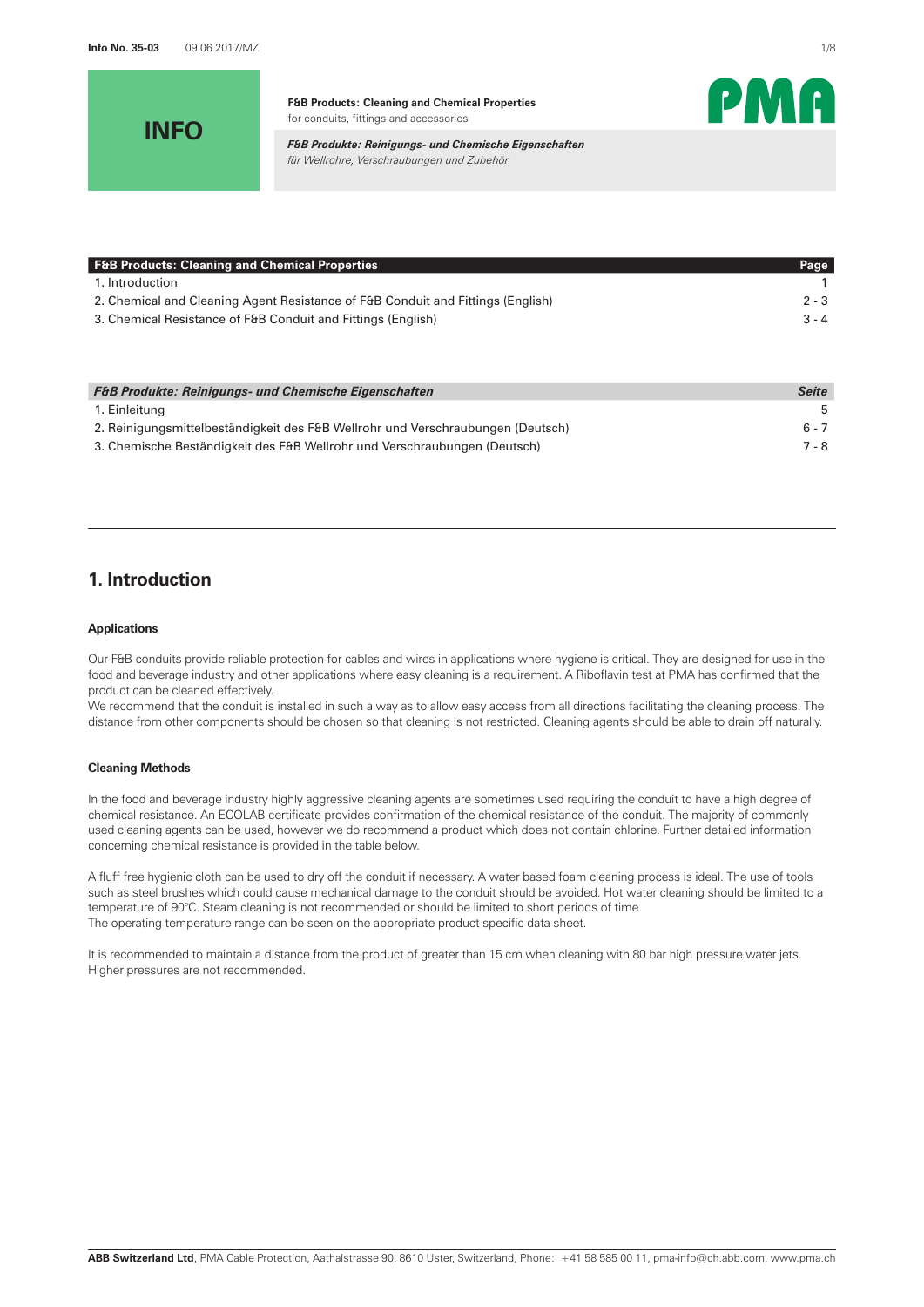

*F&B Produkte: Reinigungs- und Chemische Eigenschaften für Wellrohre, Verschraubungen und Zubehör*



# **2. Chemical and Cleaning Agent Resistance**

|                                                       |                                                                                                                                                                                                                           |                                                                                                                                  |                           |                                    | <b>JFBD</b>       |                                    | <b>JKNH</b>       |                                    | <b>JENQ</b>       |
|-------------------------------------------------------|---------------------------------------------------------------------------------------------------------------------------------------------------------------------------------------------------------------------------|----------------------------------------------------------------------------------------------------------------------------------|---------------------------|------------------------------------|-------------------|------------------------------------|-------------------|------------------------------------|-------------------|
| <b>Cleaning Agent</b><br>Concentrate                  | <b>Description</b><br>(in application)                                                                                                                                                                                    | <b>Known Contents</b>                                                                                                            | Concentration<br>in water | Visual evaluati-<br>on after tests | Summary<br>rating | Visual evaluati-<br>on after tests | Summary<br>rating | Visual evaluati-<br>on after tests | Summary<br>rating |
| P3-topax 990<br>(ECOLAB)                              | Liquid, neutral, foaming<br>disinfectant with cleaning<br>properties for the food and<br>beverage industry<br>pH: 7.5-8.0                                                                                                 | • N-(3-amino-propyl)-N-<br>dodecyl-<br>propane-1,3-diamine<br>• Alkylamineoxide(s)<br>• Acetic acid<br>• Alcohol ethoxylate      | 2%                        | N                                  | $^{+}$            | N                                  | $^{+}$            | N                                  | $\! + \!\!\!\!$   |
|                                                       | Usage: Foam cleaning of many flat surfaces occurring in the food and beverage industry. Floors, walls, machine housing etc.                                                                                               |                                                                                                                                  |                           |                                    |                   |                                    |                   |                                    |                   |
| P3-topax 66<br>(ECOLAB)                               | Liquid, alkaline cleaning<br>and disinfecting agent<br>with available chlorine for<br>foam cleaning in the food<br>industry<br>pH: 11.6-12.0                                                                              | · Sodium hypochlorite<br>· Sodium hydroxide<br>• Alkylamineoxides                                                                | 5%                        | D<br>F                             |                   | D<br>F                             |                   | D<br>F                             |                   |
|                                                       | Usage: Universal foam product used in meat, fish and delicacy industries.                                                                                                                                                 |                                                                                                                                  |                           |                                    |                   |                                    |                   |                                    |                   |
|                                                       | Note: The material used for the overextrusion layer has poor resistance to Sodium Hypochlorite. Long term exposure may cause<br>discolouration (F) and cracking (D). Short term exposure followed by rinsing is possible. |                                                                                                                                  |                           |                                    |                   |                                    |                   |                                    |                   |
| P3-topactive<br><b>OKTO (ECOLAB)</b>                  | Liquid, acid, foaming disin-<br>fectant based on hydrogen<br>peroxide / peracetic acid<br>for the food and beverage<br>industry.<br>pH: 2.8-2.95                                                                          | • Acetic acid<br>• Hydrogenperoxide<br>• Alkylethersulphates<br>• Peracetic acid<br>• Octanoic acid<br>• Peroxyoctanoic acid     | 3%                        | N                                  | $^{+}$            | $\mathsf{N}$                       | $^{+}$            | N                                  | $^{+}$            |
| <b>Usage: Disinfection of</b>                         | installations, equipment, floors and walls in food processing plants. Spray and foam application processes.                                                                                                               |                                                                                                                                  |                           |                                    |                   |                                    |                   |                                    |                   |
| P3-topactive<br>500, topactive<br><b>500 (ECOLAB)</b> | Liquid, acidic cleaning<br>agent for TFC*-hygiene<br>procedures in the food<br>industry.<br>pH: 1.7-2.1                                                                                                                   | • Phosphoric acid<br>• 2-(2-butylethoxy) ethanol<br>(Butyl-<br>diglycol)<br>• Alkylamineoxides                                   | 4%                        | N                                  | $^{+}$            | N                                  | $\! + \!\!\!\!$   | N                                  | $^{+}$            |
|                                                       | <b>Usage:</b> Acidic cleaning agent for so-called TFC-Process.*                                                                                                                                                           |                                                                                                                                  |                           |                                    |                   |                                    |                   |                                    |                   |
| P3-topactive<br>200, topactive<br>200 (ECOLAB)        | Liquid, alkaline cleaning<br>agent for TFC*-hygiene<br>procedures in the food<br>industry<br>pH: 12.1-12.5                                                                                                                | • Ethanol<br>• Potassium hydroxide<br>· Sodium hydroxide<br>• Anionic surfactants<br>• Alkylpolyglycosides<br>• Alkylamineoxides | 4%                        | N                                  | $^{+}$            | N                                  | $^{+}$            | Ν                                  | $^{+}$            |
|                                                       | <b>Usage:</b> Alkaline cleaning agent for so-called TFC-Process.*                                                                                                                                                         |                                                                                                                                  |                           |                                    |                   |                                    |                   |                                    |                   |

**ABB Switzerland Ltd**, PMA Cable Protection, Aathalstrasse 90, 8610 Uster, Switzerland, Phone: +41 58 585 00 11, pma-info@ch.abb.com, www.pma.ch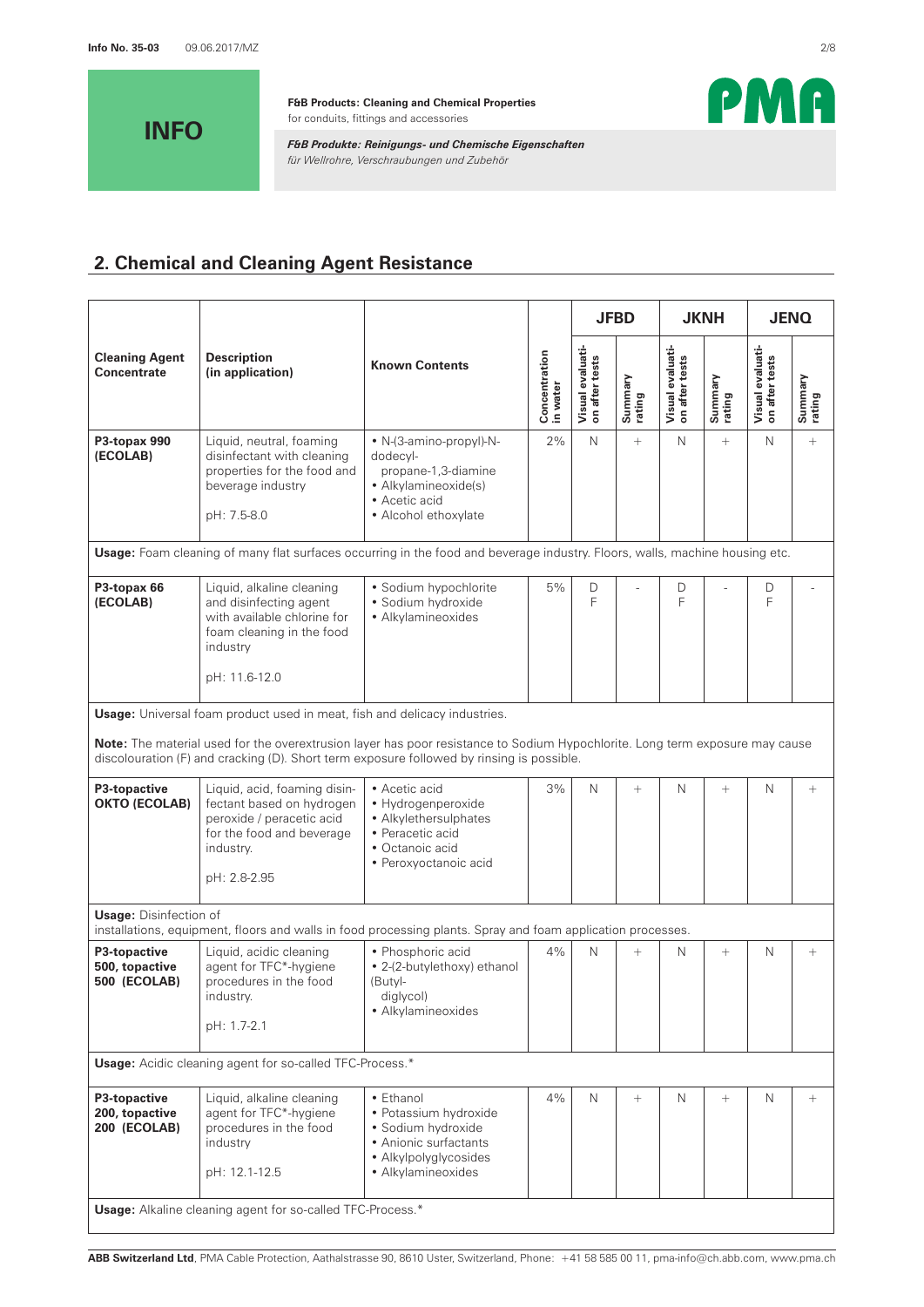

*F&B Produkte: Reinigungs- und Chemische Eigenschaften für Wellrohre, Verschraubungen und Zubehör*



#### **\*: TFC-Cleaning process**

The TFC-foam demonstrates a high degree of dirt penetration when allowed to work in for a short period of time. The high mobility of the foam is a further feature. The cleaning agent is able to penetrate inaccessible locations such as cracks and grooves. When running-off the product the viscous foam provides along with the chemical action a shearing action which increases the cleaning effect. Through this combination of chemical and mechanical action fats and grease can be removed at temperatures below their melting point. This is important because generally cold surfaces are to be cleaned, so that even if warm water is used the foam quickly cools down to the surface temperature. A further benefit of the combined chemical and mechanical action is a significant reduction of pre and post cleaning rinsing time. For this reason the TFC process has established itself for cleaning of filters, freezers and conveyor belts.

#### **Evaluation criteria after tests**

| N | No reaction, no defects                |  | Resistant           |
|---|----------------------------------------|--|---------------------|
|   | Surface swelling                       |  | Non-resistant       |
|   | Surface has become brittle             |  | Partially resistant |
|   | Change of colour                       |  |                     |
|   | Defects such as cracks, disintegration |  |                     |
|   | Other observations                     |  |                     |
|   |                                        |  |                     |

#### **Visual Inspection Summary classification/rating**

| Resistant           |
|---------------------|
| Non-resistant       |
| Partially resistant |

**The visual evaluation and summary rating were performed after 28 days immersion of the over-extruded conduit in the cleaning agent.** 

# **3. Chemical Resistance**

#### **Criteria**

| $\bullet\bullet\bullet$ | Excellent resistance       |
|-------------------------|----------------------------|
| $^{\bullet}$            | Good resistance / suitable |
|                         | Limited resistance         |
|                         | Non-resistant              |

#### **Important notice:**

The chemical resistance of plastic products is also dependant on factors such as temperature, amount of time exposed to chemicals (e.g. occasional contact or immersed) as well as the concentration of the specific chemicals. The stated chemical resistances are valid for a temperature of 20 °C.

The chemical resistance table above serves only as a guide for the use of polyamide products in conjunction with the listed chemicals. Each specific application should be controlled for suitability by the end-user.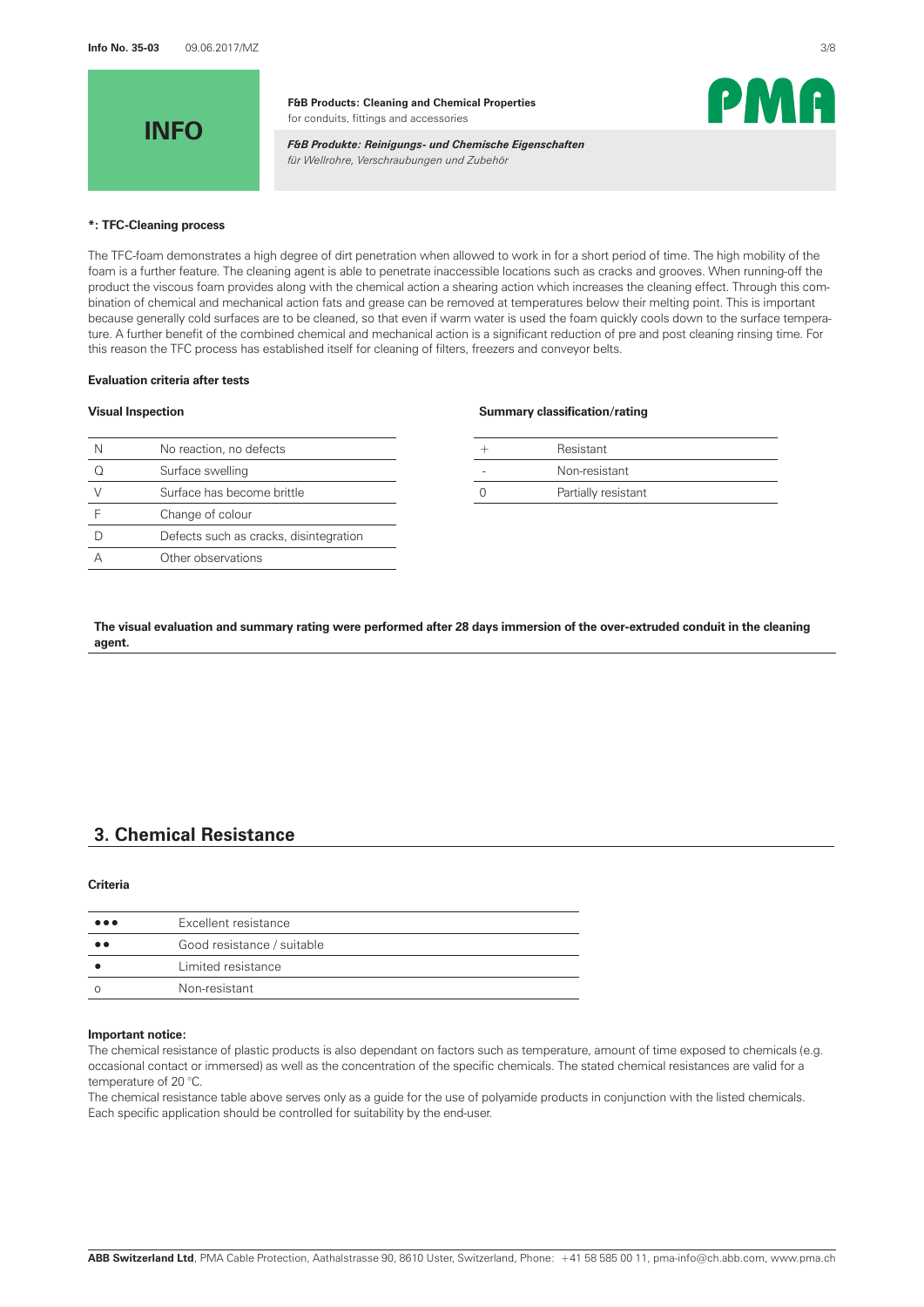**INFO**

**F&B Products: Cleaning and Chemical Properties** for conduits, fittings and accessories



*F&B Produkte: Reinigungs- und Chemische Eigenschaften für Wellrohre, Verschraubungen und Zubehör*

## **Chemical Resistance**

|                                 |                                                   |                      | <b>JFBD</b>             | <b>JKNH</b>                 | <b>JENQ</b>             |
|---------------------------------|---------------------------------------------------|----------------------|-------------------------|-----------------------------|-------------------------|
| <b>Chemical</b>                 | <b>Chemical Formula</b>                           | <b>Concentration</b> | Resistance<br>@ 23°C    | <b>Resistance</b><br>@ 23°C | Resistance<br>@ 23°C    |
| Acetone                         | CH <sub>3</sub> COCH <sub>3</sub>                 | 100%                 | $\bullet\bullet\bullet$ | $\bullet\bullet\bullet$     | $\bullet\bullet\bullet$ |
| Ammonia water                   | $NH3 + H2O$                                       | 5%                   | $\bullet\bullet\bullet$ | $\bullet\bullet\bullet$     | $\bullet\bullet\bullet$ |
|                                 |                                                   | 30%                  | $\bullet$<br>$\bullet$  | $\bullet$                   | $\bullet$               |
| Acetic acid                     | CH <sub>3</sub> COOH                              | 5%                   | $\bullet$               | $\bullet$                   | $\bullet\bullet\bullet$ |
|                                 |                                                   | 10%                  | $\bullet$<br>$\bullet$  | $\bullet$                   | $\bullet$               |
|                                 |                                                   | 50%                  | $\bullet$               | $\bullet$                   | $\bullet$               |
| Ethanol                         | $C_2H_5OH$                                        | 50%                  | $\bullet\bullet\bullet$ | $\bullet\bullet\bullet$     | $\bullet\bullet\bullet$ |
|                                 |                                                   | 96%                  | $\bullet\bullet\bullet$ | $\bullet\bullet\bullet$     | $\bullet\bullet\bullet$ |
| Ethylene Glycol                 | $HO$ -CH <sub>2</sub> -CH <sub>2</sub> -OH        | 100%                 | $\bullet\bullet\bullet$ | $\bullet\bullet\bullet$     | $\bullet\bullet\bullet$ |
| Household detergent             |                                                   | 100%                 | $\bullet\bullet\bullet$ | $\bullet\bullet\bullet$     | $\bullet\bullet\bullet$ |
| Hydrochloric acid               | HCI                                               | $1 - 5%$             | $\bullet$               | $\bullet$                   | $\bullet$               |
| Hydrogen peroxide               | $H_2O_2$                                          | 3%                   | $\bullet$<br>$\bullet$  | $\bullet$                   | $\bullet$               |
|                                 |                                                   | 30%                  | $\bullet$               | $\bullet$                   | $\bullet$               |
| Kerosene                        | $\blacksquare$                                    | 100%                 | $\bullet\bullet\bullet$ | $\bullet\bullet\bullet$     | $\bullet\bullet\bullet$ |
| Methanol                        | CH <sub>3</sub> OH                                | 100%                 | $\bullet\bullet\bullet$ | $\bullet\bullet\bullet$     | $\bullet\bullet\bullet$ |
| Methylethylketone (MEK)         | CH <sub>3</sub> CH <sub>2</sub> COCH <sub>3</sub> | 100%                 | $\bullet\bullet\bullet$ | $\bullet\bullet\bullet$     | $\bullet\bullet\bullet$ |
| Nitric acid                     | HNO <sub>3</sub>                                  | $1 - 10%$            | $\bullet$               | $\bullet$                   | $\bullet$               |
| Nitro thinner                   | ÷,                                                |                      | $\bullet\bullet\bullet$ | $\bullet\bullet\bullet$     | $\bullet\bullet\bullet$ |
| Petrol                          |                                                   | 100%                 | $\bullet\bullet\bullet$ | $\bullet\bullet\bullet$     | $\bullet\bullet\bullet$ |
| Petroleum                       |                                                   | 100%                 | $\bullet\bullet\bullet$ | $\bullet\bullet\bullet$     | $\bullet\bullet\bullet$ |
| Phosphoric acid                 | $H_3PO_4$                                         | $1 - 5%$             | $\bullet$               | $\bullet$                   | $\bullet$               |
|                                 |                                                   | 30%                  | $\bullet$               | $\bullet$                   | $\bullet$               |
| Potassium hydroxide/            | KOH                                               | $1\%$                | $\bullet\bullet\bullet$ | $\bullet\bullet\bullet$     | $\bullet\bullet\bullet$ |
| Caustic potash                  |                                                   | 10%                  | $\bullet\bullet\bullet$ | $\bullet\bullet\bullet$     | $\bullet\bullet\bullet$ |
|                                 |                                                   | 30%                  | $\bullet\bullet\bullet$ | $\bullet\bullet\bullet$     | $\bullet\bullet\bullet$ |
|                                 |                                                   | 50%                  | $\bullet\bullet\bullet$ | $\bullet\bullet\bullet$     | $\bullet\bullet\bullet$ |
| Quaternary compound             | $\overline{a}$                                    | 100%                 | $\bullet\bullet\bullet$ | $\bullet\bullet\bullet$     | $\bullet\bullet\bullet$ |
| Sulphuric acid                  | $H_2SO_4$                                         | $1 - 10%$            | $\bullet$               | $\bullet$                   | $\bullet$               |
| Sodium Chloride<br>(Salt water) | NaCl                                              | 20%                  | $\bullet\bullet\bullet$ | $\bullet\bullet\bullet$     | $\bullet\bullet\bullet$ |
| Sodium Hydroxide                | NaOH                                              | $1\%$                | $\bullet\bullet\bullet$ | $\bullet\bullet\bullet$     | $\bullet\bullet\bullet$ |
| (Caustic soda)                  |                                                   | 30%                  | $\bullet\bullet\bullet$ | $\bullet\bullet\bullet$     | $\bullet\bullet\bullet$ |
|                                 |                                                   | 50%                  | $\bullet\bullet\bullet$ | $\bullet\bullet\bullet$     | $\bullet\bullet\bullet$ |
| Sodium Hypochlorite             | NaOCI                                             | Diluted              | $\bullet$               | $\bullet$                   | $\bullet$               |
|                                 |                                                   | 15%                  | $\circ$                 | $\circ$                     | $\circ$                 |
| Tenside solution                | $\frac{1}{2}$                                     | 5%                   | $\bullet\bullet\bullet$ | $\bullet\bullet\bullet$     | $\bullet\bullet\bullet$ |
| Turpentine                      | $\overline{a}$                                    | 100%                 | $\bullet\bullet\bullet$ | $\bullet\bullet\bullet$     | $\bullet\bullet\bullet$ |
| Toluol (Methylbenzene)          | $C_6H_5CH_3$                                      | 100%                 | $\bullet\bullet\bullet$ | $\bullet\bullet\bullet$     | $\bullet\bullet\bullet$ |
| Water                           | H <sub>2</sub> O                                  | 100%                 | $\bullet\bullet\bullet$ | $\bullet\bullet\bullet$     | $\bullet\bullet\bullet$ |
| Zinc cloride                    | ZnCl <sub>2</sub>                                 | 50%                  | $\bullet\bullet\bullet$ | $\bullet\bullet\bullet$     | $\bullet\bullet\bullet$ |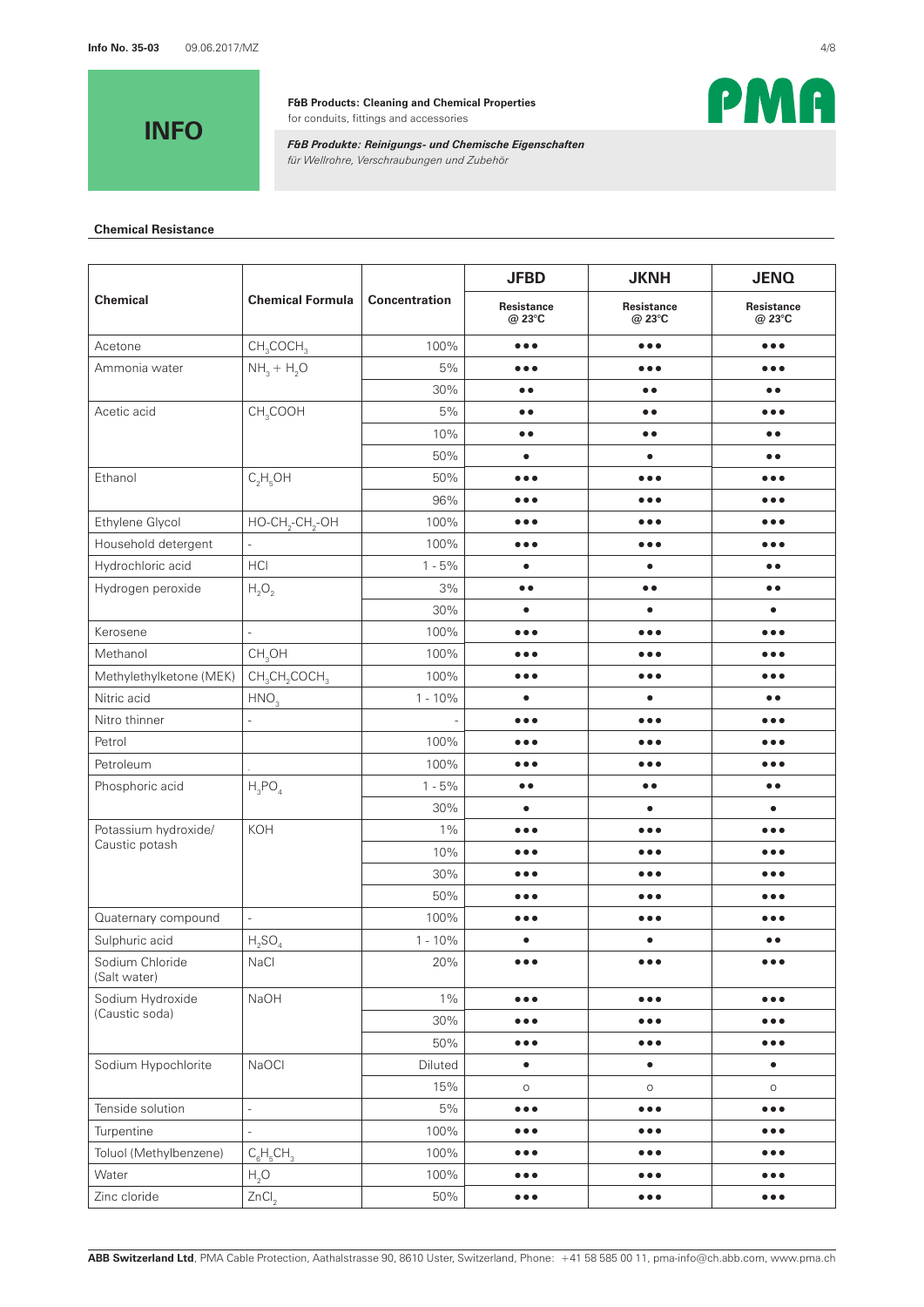**INFO**

**F&B Products: Cleaning and Chemical Properties** for conduits, fittings and accessories

*F&B Produkte: Reinigungs- und Chemische Eigenschaften für Wellrohre, Verschraubungen und Zubehör*



## **1. Einleitung**

#### **Installation in Applikation**

Unser F&B Wellrohr bietet einen sicheren Schutz für Kabel in der Nahrungsmittelindustrie, sowie überall dort wo erhöhte Anforderung an die Reinigbarkeit bestehen. Die hohe Reinigbarkeit wurde mittels Riboflavintest im Hause PMA nachgewiesen. Damit jedoch eine einfache Reinigung gewährleistet werden kann, empfehlen wir das Wellrohr so zu installieren, dass dieses beim Reinigungsvorgang von allen Seiten gut zugänglich ist und somit sauber gereinigt werden kann. Der Montageabstand zu anderen Bauteilen soll so gewählt werden, dass die Reinigbarkeit des Wellrohres nicht beeinträchtigt wird. Ausserdem soll gewährleistet werden, dass alle Reinigungsmittel und Flüssigkeiten während und nach dem Reinigungsvorgang selbständig ablaufen können.

### **Reinigungsmethodik**

In der Lebensmittelindustrie werden teilweise aggressive Medien zur Reinigung eingesetzt, was eine hohe Beständigkeit gegenüber Reinigungsmitteln erfordert. Mittels dem ECOLAB-Zertifikat kann diese hohe Beständigkeit unseres Wellrohres gegenüber Reinigungsmitteln nachgewiesen werden. Die Reinigung kann somit mittels vielen üblichen Reinigungsmitteln erfolgen, aufgrund der Reinigungsmittelbeständigkeit wird allerdings der Einsatz von einem nicht chlorhaltigen Reinigungsmittel empfohlen. Zusätzliche, detaillierte Informationen bezüglich Chemikalien- sowie Reinigungsmittelbeständigkeit sind weiter unten aufgeführt. Für eine allfällige Nachtrocknung kann ein übliches, fusselfreies Hygiene-Tuch verwendet werden. Nach Möglichkeit sollen die Produkte durch eine Schaumreinigung mittels Wasser gereinigt werden. Es sollen jedoch keine Utensilien verwendet werden, welche das Wellrohr in irgendeiner Weise beschädigen können, beispielsweise Stahlbürsten, etc. Eine Heisswasserreinigung wird nur bis zu einer Temperatur von max. 90°C empfohlen. Der Einsatz von sehr heissem Wasser (Dampfreinigung) wird nicht, oder nur kurzzeitig empfohlen. Von einer Dampfreinigung wird generell abgeraten. Die Temperaturbeständigkeit kann dem jeweiligen technischen Produktdatenblatt entnommen werden. Bei einer Hochdruckreinigung mit 80 bar soll ein Abstand von mindestens 15 cm eingehalten werden. Von einer Hochdruckreinigung über 80 bar wird generell abgeraten.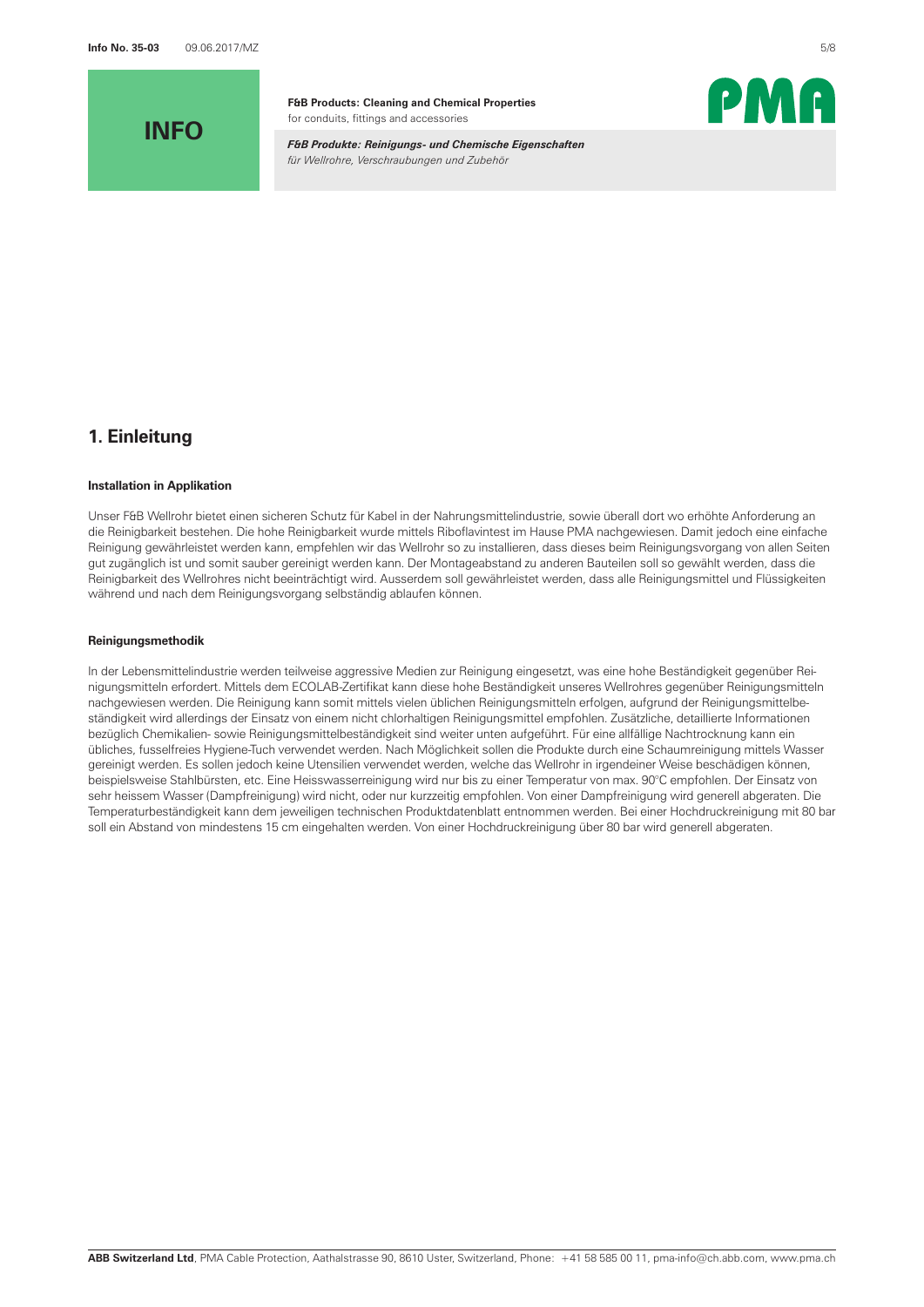

*F&B Produkte: Reinigungs- und Chemische Eigenschaften für Wellrohre, Verschraubungen und Zubehör*



# **2. Reinigungsmittelbeständigkeit**

|                                                                                          |                                                                                                                                                               |                                                                                                                                                                                                                       |                            |                                     | <b>JFBD</b>               |                                     | <b>JKNH</b>               | <b>JENQ</b>                         |                           |
|------------------------------------------------------------------------------------------|---------------------------------------------------------------------------------------------------------------------------------------------------------------|-----------------------------------------------------------------------------------------------------------------------------------------------------------------------------------------------------------------------|----------------------------|-------------------------------------|---------------------------|-------------------------------------|---------------------------|-------------------------------------|---------------------------|
| Reinigungsmit-<br>teltyp<br>(Konzentrat)                                                 | <b>Beschreibung</b><br>(in Applikation)                                                                                                                       | <b>Bekannte Inhaltsstoffe</b>                                                                                                                                                                                         | Konzentration in<br>Wasser | Visuelle Auswer-<br>tung nach Tests | Summarische<br>Einstufung | Visuelle Auswer-<br>tung nach Tests | Summarische<br>Einstufung | Visuelle Auswer-<br>tung nach Tests | Summarische<br>Einstufung |
| P3-topax 990<br>(ECOLAB)                                                                 | Flüssiges, neurales,<br>schaumfähiges Desinfekti-<br>onsmittel für die Lebens-<br>mittelindustrie<br>pH: 7.5-8.0                                              | • N-(3-amino-propyl)-N-<br>dodecyl-<br>propan-1,3-diamin<br>· Alkylamineoxide<br>• Essigsäure<br>• Alkohole ethoxiliert                                                                                               | 2%                         | $\mathsf{N}$                        | $^{+}$                    | N                                   | $+$                       | N                                   | $\! + \!\!\!\!$           |
| Maschinen-aussenflächen                                                                  |                                                                                                                                                               | Anwendung: Schaumreinigung auf allen in der Lebensmittelindustrie vorkommenden Oberflächen wie Böden, Wände und                                                                                                       |                            |                                     |                           |                                     |                           |                                     |                           |
| P3-topax 66<br>(ECOLAB)                                                                  | Flüssiges, alkalisch Reini-<br>gungs- und Desinfektions-<br>mittel mit Aktivchlor für die<br>Schaumreinigung in der<br>Lebensmittelindustrie<br>pH: 11.6-12.0 | • Natriumhypochlorit<br>• Natriumhydroxid<br>· Alkylaminoxide                                                                                                                                                         | 5%                         | $\mathsf{D}$<br>F                   |                           | D<br>F                              |                           | D<br>F                              |                           |
|                                                                                          |                                                                                                                                                               | Anwendung: Universelles Schaumprodukt in allen Bereichen der Fleisch-, Fisch- und Feinkostindustrie                                                                                                                   |                            |                                     |                           |                                     |                           |                                     |                           |
|                                                                                          | Kurzzeitiger Kontakt mit dem Reinigungsmittel ist jedoch möglich.                                                                                             | Anmerkung: Das Material der Ummantelungsschicht weist eine schlechte Beständigkeit gegenüber Natriumhypochlorit auf. Bei<br>langzeitiger Belastung kommt es zu Verfärbungen (F) der Oberfläche und Rissbildungen (D). |                            |                                     |                           |                                     |                           |                                     |                           |
| P3-topactive<br><b>OKTO (ECOLAB)</b>                                                     | Flüssiges, saures, schaum-<br>fähiges Desinfikationsmit-<br>tel auf Basis kombinierter<br>Persäuren für die Lebens-<br>mittel- und Getränkein-<br>dustrie     | • Essigsäure<br>• Wasserstoffperoxid<br>• Alkylethersulfat<br>• Peressigsäure<br>• Caprisäure<br>· Peroxyoktansäure                                                                                                   | 3%                         | N                                   | $^{+}$                    | N                                   | $\! + \!\!\!\!$           | N                                   | $\! + \!\!\!\!$           |
|                                                                                          | pH: 2.8-2.95                                                                                                                                                  | Anwendung: Desinfektion von Anlagen und Geräten sowie Boden- und Wandbereichen in lebensmittelverarbeitenden Betrieben                                                                                                |                            |                                     |                           |                                     |                           |                                     |                           |
| im Schaum- oder Sprühverfahren.<br>P3-topactive<br>500, topactive<br><b>500 (ECOLAB)</b> | Flüssiges, saures Reini-<br>qungsmittel für TFC-Ver-<br>fahren* in der Lebensmit-<br>telindustrie                                                             | • Phosphorsäure<br>• 2-(2-Butylethoxy) Ethanol<br>· Alkylamineoxide                                                                                                                                                   | 4%                         | $\mathsf{N}$                        | $^{+}$                    | N                                   | $\! + \!\!\!\!$           | N                                   | $\! + \!\!\!\!$           |
|                                                                                          | pH: 1.7-2.1<br>Anwendung: Saures Reinigungsmittel für sogenannte TFC-Verfahren.*                                                                              |                                                                                                                                                                                                                       |                            |                                     |                           |                                     |                           |                                     |                           |
|                                                                                          |                                                                                                                                                               |                                                                                                                                                                                                                       |                            |                                     |                           |                                     |                           |                                     |                           |
| P3-topactive<br>200, topactive<br>200 (ECOLAB)                                           | Flüssiges, alkalisches<br>Reinigungsmittel für TFC-<br>Verfahren* in der Lebens-<br>mittelindustrie<br>pH: 12.1-12.5                                          | • Ethanol<br>• Natriumhydroxid<br>• Kaliumhydroxid<br>• Anionische Tenside<br>· Alkylpolyglykoside<br>• Alkylaminoxide                                                                                                | 4%                         | N                                   | $^{+}$                    | N                                   | $\! + \!\!\!\!$           | Ν                                   | $\! + \!\!\!\!$           |
|                                                                                          | Anwendung: Alkalisches Reinigungsmittel für sogenannte TFC-Verfahren.*                                                                                        |                                                                                                                                                                                                                       |                            |                                     |                           |                                     |                           |                                     |                           |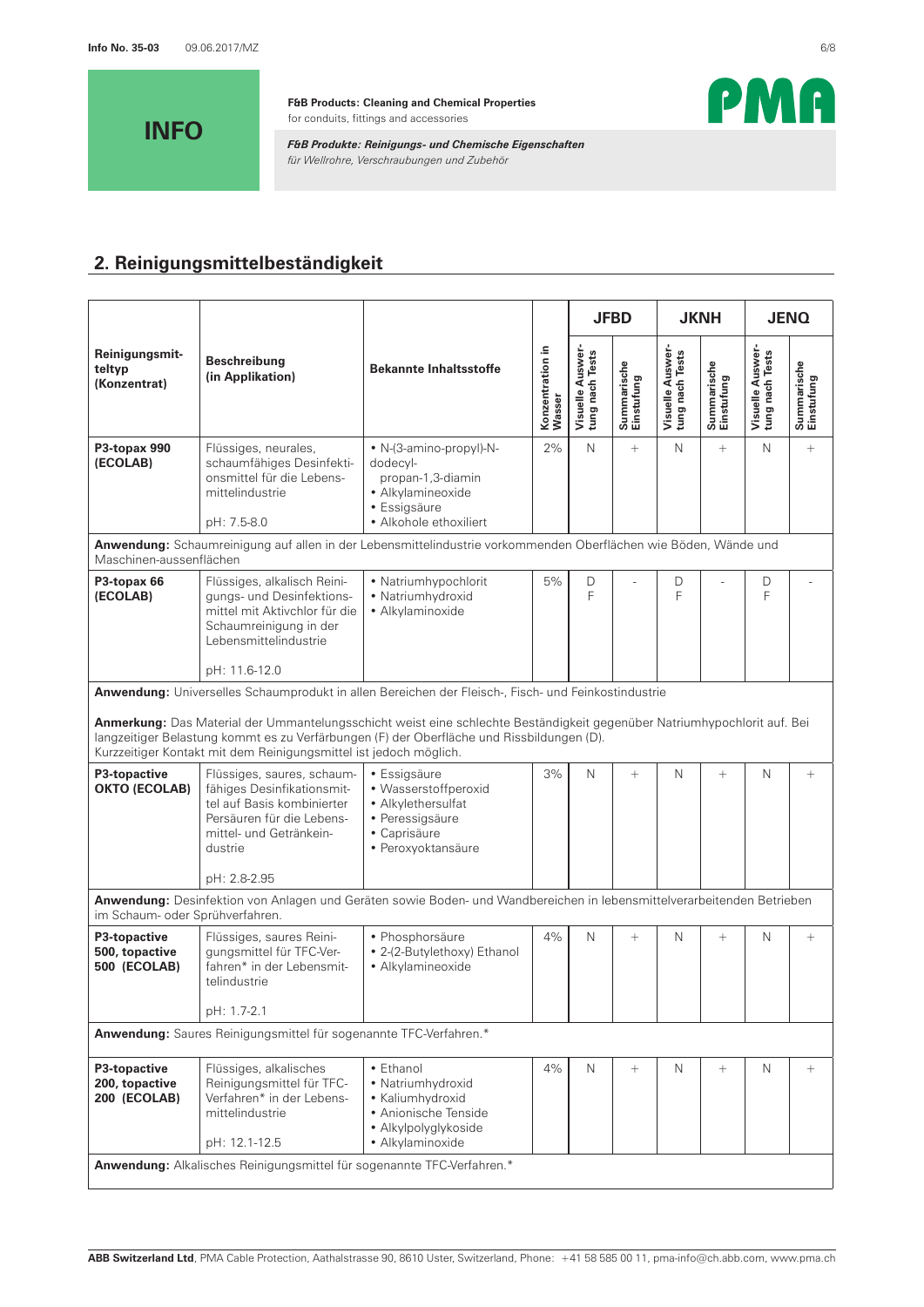

*F&B Produkte: Reinigungs- und Chemische Eigenschaften für Wellrohre, Verschraubungen und Zubehör*



#### **\*: TFC-Reinigungsverfahren:**

Der TFC-Schaum weist bei einer kurzen Einwirkzeit eine intensive Schmutzdurchdringung auf. Eine weitere Besonderheit ist die Mobilität des Schaums. Dadurch gelangt das Reinigungsmittel auch in schwer zugängliche Bereiche wie Fugen und Ritzen. Der abfließende, sehr dichte Schaum erzeugt neben der chemischen Aktivität besonders auf vertikalen Oberflächen eine zusätzliche mechanische Scherwirkung, die den Reinigungseffekt verstärkt. Aufgrund dieses Zusammenspiels zwischen Chemie und Mechanik lassen sich auch Fette unterhalb ihrer Schmelztemperatur erfolgreich ablösen. Dieser Umstand ist wichtig, denn in der Regel werden kalte Flächen gereinigt. Selbst bei der Verwendung von warmem Wasser kühlen sie den Reinigungsschaum innerhalb weniger Sekunden auf die Oberflächentemperatur ab. Weiterer Vorteil der kombinierten chemischen und mechanischen Reinigung ist eine signifikante Verkürzung der Vor- bzw. Nachspülzeiten. Deshalb hat sich das TFC-Verfahren vor allem bei der automatischen Reinigung von Füllern, Frostern und Transportbändern etabliert.

#### **Bewertungskriterien nach Tests**

| N | Kein Angriff, keine Defekte  |  | Beständig         |
|---|------------------------------|--|-------------------|
|   | Oberfläche gequollen         |  | Unbeständig       |
|   | Oberfläche versprödet        |  | Bedingt beständig |
|   | Farbveränderung              |  |                   |
|   | Defekte wie Risse, Auflösung |  |                   |
|   | Andere Beobachtung           |  |                   |
|   |                              |  |                   |

### **Visuelle Auswertung Summarische Einstufung**

| Beständig         |
|-------------------|
| Unbeständig       |
| Bedingt beständig |

**Die visuelle Auswertung und die summarische Bewertung erfolgten im Anschluss an das Einlegen der ummantelten Wellrohre im Reinigungsmedium während 28 Tagen.**

## **3. Chemische Beständigkeit**

#### **Kriterien**

| $\bullet\bullet\bullet$ | sehr gut beständig       |
|-------------------------|--------------------------|
| $\bullet$ $\bullet$     | gut beständig / geeignet |
|                         | eingeschränkt beständig  |
|                         | nicht beständig          |
|                         |                          |

#### **Wichtiger Hinweis:**

Die chemische Beständigkeit von Kunststoff-Produkten ist ferner abhängig von der Temperatur, der Einwirkzeit (dauerndes Eintauchen in ein Medium oder nur gelegentlicher Kontakt) sowie von den Stoff-Konzentrationen. Die angegebenen Beständigkeiten gelten für eine Temperatur von 20 °C.

Die aufgeführte Beständigkeitstabelle dient als Anhaltspunkt für den Einsatz von PA-Produkten in Verbindung mit den angegebenen Stoffen. Die Eignung muss jedoch in der spezifischen Anwendung durch den Benutzer überprüft werden.